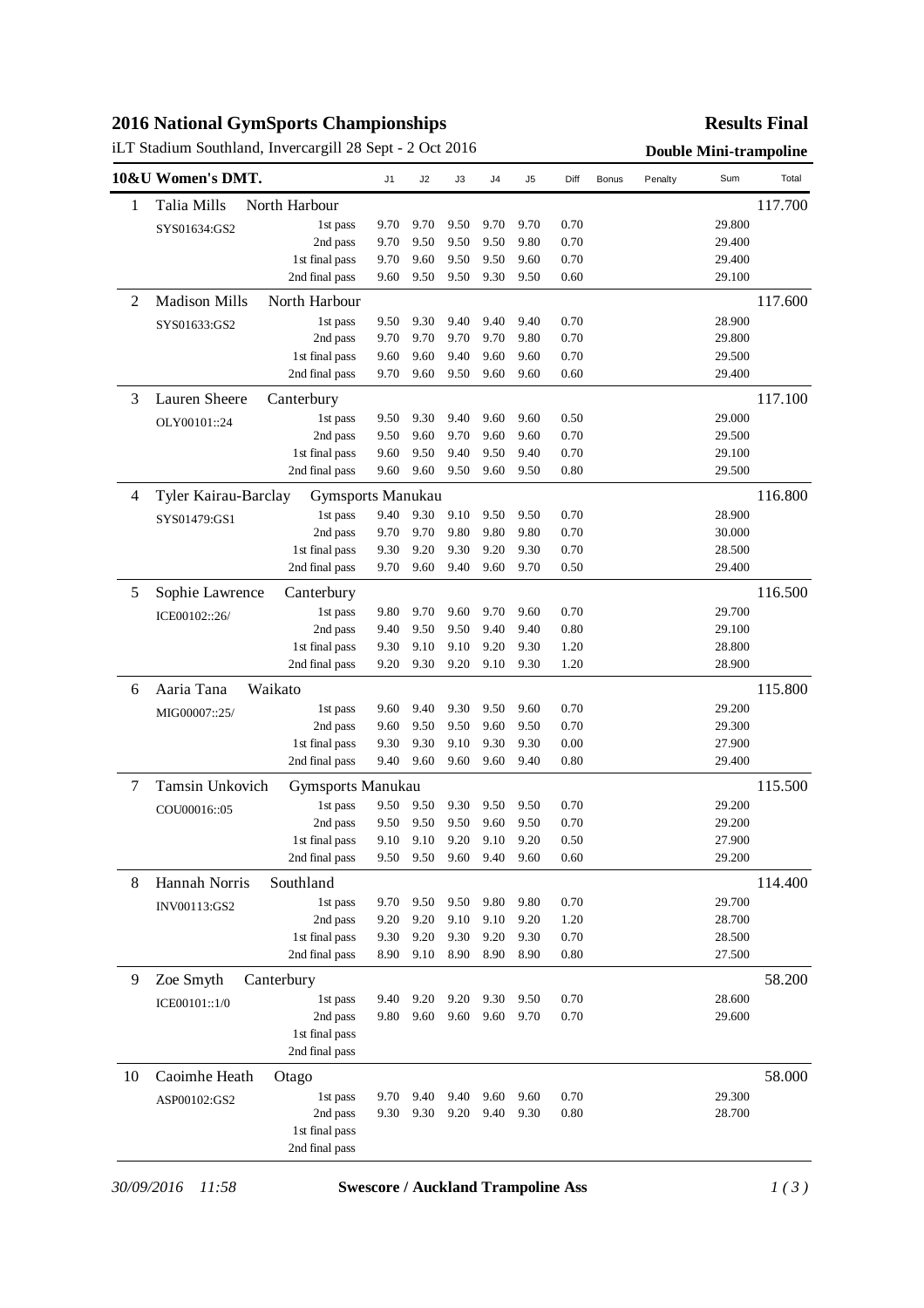# **2016 National GymSports Championships**

## iLT Stadium Southland, Invercargill 28 Sept - 2 Oct 2016 **Double Mini-trampoline**

### **Results Final**

|    | 10&U Women's DMT.    |                                  | J1           | J <sub>2</sub> | J3   | J <sub>4</sub> | J5   | Diff | Bonus | Penalty | Sum    | Total  |
|----|----------------------|----------------------------------|--------------|----------------|------|----------------|------|------|-------|---------|--------|--------|
| 11 | Maia Robertson-Pene  | Waikato                          |              |                |      |                |      |      |       |         |        | 57.900 |
|    | SYS01610:GS1         | 1st pass                         | 9.50         | 9.50           | 9.50 | 9.70           | 9.70 | 0.70 |       |         | 29.400 |        |
|    |                      | 2nd pass                         | 9.20         | 9.30           | 9.20 | 9.30           | 9.30 | 0.70 |       |         | 28.500 |        |
|    |                      | 1st final pass                   |              |                |      |                |      |      |       |         |        |        |
|    |                      | 2nd final pass                   |              |                |      |                |      |      |       |         |        |        |
| 11 | Isla Maclean         | Canterbury                       |              |                |      |                |      |      |       |         |        | 57.900 |
|    | ICE00006::13/        | 1st pass                         | 9.40         | 9.30           | 9.30 | 9.40           | 9.40 | 0.70 |       |         | 28.800 |        |
|    |                      | 2nd pass                         | 9.50         | 9.50           | 9.40 | 9.30           | 9.50 | 0.70 |       |         | 29.100 |        |
|    |                      | 1st final pass<br>2nd final pass |              |                |      |                |      |      |       |         |        |        |
| 11 | Emma Goodman         | Waikato                          |              |                |      |                |      |      |       |         |        | 57.900 |
|    | <b>HCG00005:GS</b>   | 1st pass                         | 9.40         | 9.20           | 9.20 | 9.40           | 9.40 | 0.70 |       |         | 28.700 |        |
|    |                      | 2nd pass                         | 9.50         | 9.50           | 9.40 | 9.50           | 9.50 | 0.70 |       |         | 29.200 |        |
|    |                      | 1st final pass                   |              |                |      |                |      |      |       |         |        |        |
|    |                      | 2nd final pass                   |              |                |      |                |      |      |       |         |        |        |
| 14 | Jessica Penney       | Otago                            |              |                |      |                |      |      |       |         |        | 57.600 |
|    | ASP00103:GS1         | 1st pass                         | 9.50         | 9.60           | 9.40 | 9.50           | 9.60 | 0.70 |       |         | 29.300 |        |
|    |                      | 2nd pass                         | 9.30         | 9.10           | 9.20 | 9.10           | 9.20 | 0.80 |       |         | 28.300 |        |
|    |                      | 1st final pass                   |              |                |      |                |      |      |       |         |        |        |
|    |                      | 2nd final pass                   |              |                |      |                |      |      |       |         |        |        |
| 15 | Taylan Barber        | Hawkes/Poverty Bay               |              | 9.50           | 9.40 | 9.50           | 9.60 | 0.70 |       |         | 29.200 | 57.500 |
|    | SYS01625:GS2         | 1st pass<br>2nd pass             | 9.50<br>9.20 | 9.20           | 9.00 | 9.20           | 9.40 | 0.70 |       |         | 28.300 |        |
|    |                      | 1st final pass                   |              |                |      |                |      |      |       |         |        |        |
|    |                      | 2nd final pass                   |              |                |      |                |      |      |       |         |        |        |
| 15 | <b>Trinity Kelly</b> | Gymsports Manukau                |              |                |      |                |      |      |       |         |        | 57.500 |
|    | COU00105::02         | 1st pass                         | 9.70         | 9.50           | 9.60 | 9.50           | 9.60 | 0.70 |       |         | 29.400 |        |
|    |                      | 2nd pass                         | 9.00         | 9.00           | 8.90 | 8.90           | 9.00 | 1.20 |       |         | 28.100 |        |
|    |                      | 1st final pass                   |              |                |      |                |      |      |       |         |        |        |
|    |                      | 2nd final pass                   |              |                |      |                |      |      |       |         |        |        |
| 17 | <b>Tamzin Brown</b>  | Canterbury                       |              |                |      |                |      |      |       |         |        | 57.400 |
|    | ICE00013:GS2         | 1st pass                         | 9.00         | 8.90           | 9.00 | 8.80           | 9.00 | 1.20 |       |         | 28.100 |        |
|    |                      | 2nd pass<br>1st final pass       | 9.40         | 9.20           | 9.40 | 9.30           | 9.30 | 1.30 |       |         | 29.300 |        |
|    |                      | 2nd final pass                   |              |                |      |                |      |      |       |         |        |        |
| 18 | Madeline Dobson      | Canterbury                       |              |                |      |                |      |      |       |         |        | 57.100 |
|    | ICE00105::6/1        | 1st pass                         | 9.40         | 9.30           | 9.00 | 9.20           | 9.20 | 1.20 |       |         | 28.900 |        |
|    |                      | 2nd pass                         | 9.10         | 9.10           | 8.90 | 8.90           | 9.00 | 1.20 |       |         | 28.200 |        |
|    |                      | 1st final pass                   |              |                |      |                |      |      |       |         |        |        |
|    |                      | 2nd final pass                   |              |                |      |                |      |      |       |         |        |        |
| 19 | Caitlyn Flewelyn     | Canterbury                       |              |                |      |                |      |      |       |         |        | 57.000 |
|    | ICE00104::28/        | 1st pass                         | 9.10         | 9.10           | 9.00 | 9.00           | 9.00 | 1.20 |       |         | 28.300 |        |
|    |                      | 2nd pass                         | 9.30         | 9.10           | 9.10 | 9.10           | 9.30 | 1.20 |       |         | 28.700 |        |
|    |                      | 1st final pass<br>2nd final pass |              |                |      |                |      |      |       |         |        |        |
| 19 |                      |                                  |              |                |      |                |      |      |       |         |        | 57.000 |
|    | Susan Edmonds-Maney  | Gymsports Manukau<br>1st pass    | 9.20         | 9.20           | 9.30 | 9.30           | 9.30 | 1.20 |       |         | 29.000 |        |
|    | ICN00001::24/        | 2nd pass                         | 8.90         | 8.90           | 8.90 | 8.90           | 9.00 | 1.30 |       |         | 28.000 |        |
|    |                      | 1st final pass                   |              |                |      |                |      |      |       |         |        |        |
|    |                      | 2nd final pass                   |              |                |      |                |      |      |       |         |        |        |

*30/09/2016 11:58* **Swescore / Auckland Trampoline Ass** *2 ( 3 )*